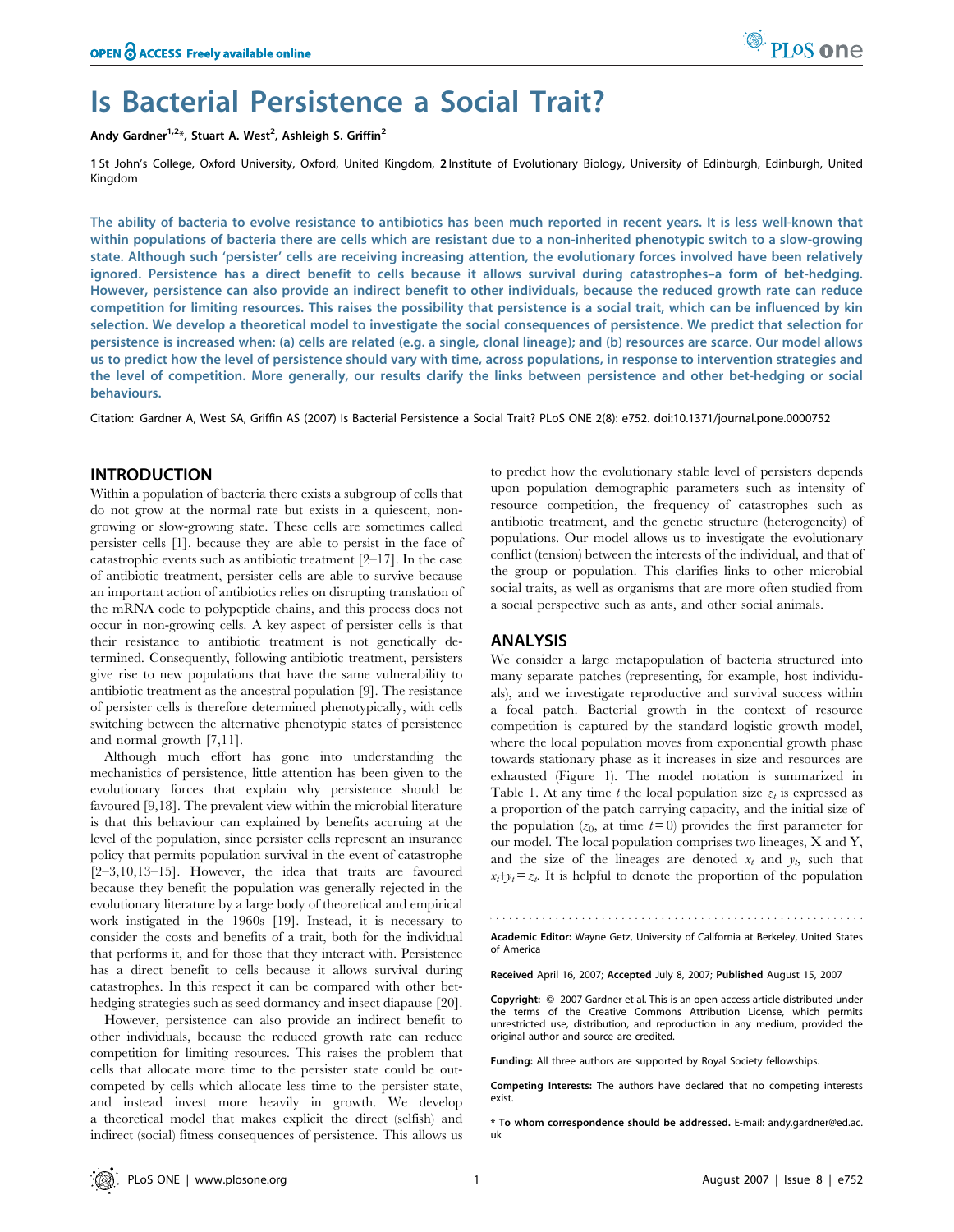

Figure 1. An illustration of the basic model, defining the three dimensionless model parameters ( $T$ ,  $z_0$  and  $p_0$ ). Two lineages compete for resources during the growth interval before catastrophe occurs at time T. The initial size of the focal lineage is  $x_0$ , expressed as a proportion of the total carrying capacity. The initial size of the total population is  $z_0 = x_0 + y_0$ , where  $y_0$  is the initial size of the competitor lineage. The initial frequency of the focal lineage is  $p_0 = x_0/z_0$ . Persister cells are represented by the shaded areas, and non-persister cells are unshaded. Upon the catastrophe occurring, all persister cells survive and all non-persister cells are destroyed. doi:10.1371/journal.pone.0000752.g001

that belongs to lineage X as  $p_t = x_t / z_t$ , and the initial proportion  $(p_0,$ at time  $t=0$  provides the second parameter of the model.

Persister allocation  $(\pi)$  is defined as the proportion of time spent in the persister state, and for simplicity we assume that this remains fixed throughout the growth period (but see discussion). The two lineages differ slightly in their persistence behaviour: lineage X allocates a proportion  $\pi + \delta \pi$  of its time in the persister state, whereas lineage Y allocates a proportion  $\pi$ ; we assume that  $\delta \pi$  is a vanishingly small quantity. Genetic variation has been shown to exist between lineages in their allocation to the persister state [7,11]. We assume that cells in the persister state exhibit zero growth, and cells in the non-persister state grow at a baseline rate. Because the units of time are arbitrary, we define our basic time unit such that the instantaneous baseline growth rate is unity. Finally, we assume that the growth period is interrupted by a catastrophic event, such as antibiotic treatment, where all persister cells survive while all non-persister cells are destroyed. Our model can be extended to more complicated situations such as less extreme differences in growth and survival rates (see Appendix S1), but this does not alter the qualitative nature of our results.

We equate the absolute number of persister cells achieved by a lineage at the moment of catastrophe to the Darwinian fitness of that lineage. Initially, we consider that the timing of the catastrophe is regular and occurs after  $T$  time units; this provides the third parameter for our model. In Appendix S1 we extend the model to allow catastrophes to strike at random times, with average waiting time until catastrophe given by the parameter  $T$ , which recovers the same qualitative results.

From an evolutionary perspective, the key problem with persistence is the trade-off between survival and growth. Persistence is beneficial because it allows survival through catastrophic events, but is costly because it leads to lower growth rate. Our aim is to determine the evolutionarily stable strategy (ESS; [21]) for proportional allocation to persister function  $(\pi^*)$  for given situations, i.e. as a function of model parameters  $(z_0, p_0 \text{ and } T)$ . This is the strategy that is the best response to itself; in other words, when all members of the metapopulation adopt the ESS, each individual maximizes its fitness by adopting the ESS, and those that employ a variant strategy do not achieve higher fitness. Consequently, when the metapopulation is not at an ESS, rare variants adopting different persister strategies can invade, and when the majority of individuals adopt the ESS, no other persister strategy can invade from rarity. In Appendix S1, we calculate how persister strategies relate to growth and survival through catastrophe events, and hence Darwinian fitness, and arrive at an implicit solution for the ESS:

$$
\pi^* \left( p_0 \frac{(1-z_0)e^{-(1-\pi^*)T}}{z_0 + (1-z_0)e^{-(1-\pi^*)T}} T + (1-p_0) \right)
$$
  

$$
\left( T - \frac{\ln(1-z_0(1-e^{(1-\pi^*)T}))}{1-\pi^*} \right) = 1.
$$
 (1)

This can be solved explicitly for numerical parameter values (Figure 2). The same procedure can be used to derive numerical solutions for the extended models incorporating random waiting times until catastrophe (Appendix S1, and Figure 3), less extreme differences between persister and nonpersister cells in their growth or survival rates, and differences in the competitive strain that they exert upon the population's resources (Appendix S1, and Figure 4).

# **DISCUSSION**

## Catastrophes and Resource Competition

Our basic model allows us to investigate the influence of three factors on the selective advantage of persistence. First, we can vary the frequency with which population catastrophes such as antibiotic treatment occur. In our model, catastrophe occurs after  $T$  time units, with lower values of  $T$  corresponding to catastrophes

Table 1. A summary of model notation.

|                    | <b>Symbol Definition</b>                                               |
|--------------------|------------------------------------------------------------------------|
| $\tau$             | Time                                                                   |
| x                  | Focal lineage                                                          |
| Y                  | Competitor lineage                                                     |
| $X_t$              | Size of the focal lineage in the local population at time t            |
| Уt                 | Size of the competitor lineage in the local population at time t       |
| $Z_t$              | Local population size at time t                                        |
| $Z_t$              | Local population size at time t in the neutral case                    |
| $Z_0$              | Local population size at time $t = 0$                                  |
| $\zeta_t$          | Effective local population size at time t (extended model)             |
| $p_t$              | Frequency of the focal lineage in the local population at time t       |
| $p_{\rm o}$        | Frequency of the focal lineage in the local population at time $t = 0$ |
| $\wp_t$            | Effective frequency of the focal lineage at time t (extended model)    |
| $\pi$              | Wildtype persister allocation strategy, adopted by competitor lineage  |
| $\pi + \delta \pi$ | Variant persister allocation strategy, adopted by focal lineage        |
| $\pi^\ast$         | Evolutionarily stable persister allocation strategy                    |
| т                  | Waiting time until catastrophe                                         |
| Ŧ                  | Average waiting time until catastrophe (extended model)                |
| а                  | Relative competitive strain of persisters (extended model)             |
| g                  | Relative growth rate of persisters (extended model)                    |
| s                  | Relative nonpersister survival through catastrophes (extended model)   |
| Ρ,                 | Number of focal-lineage persister cells at time t                      |
| w                  | Darwinian fitness of focal lineage                                     |

doi:10.1371/journal.pone.0000752.t001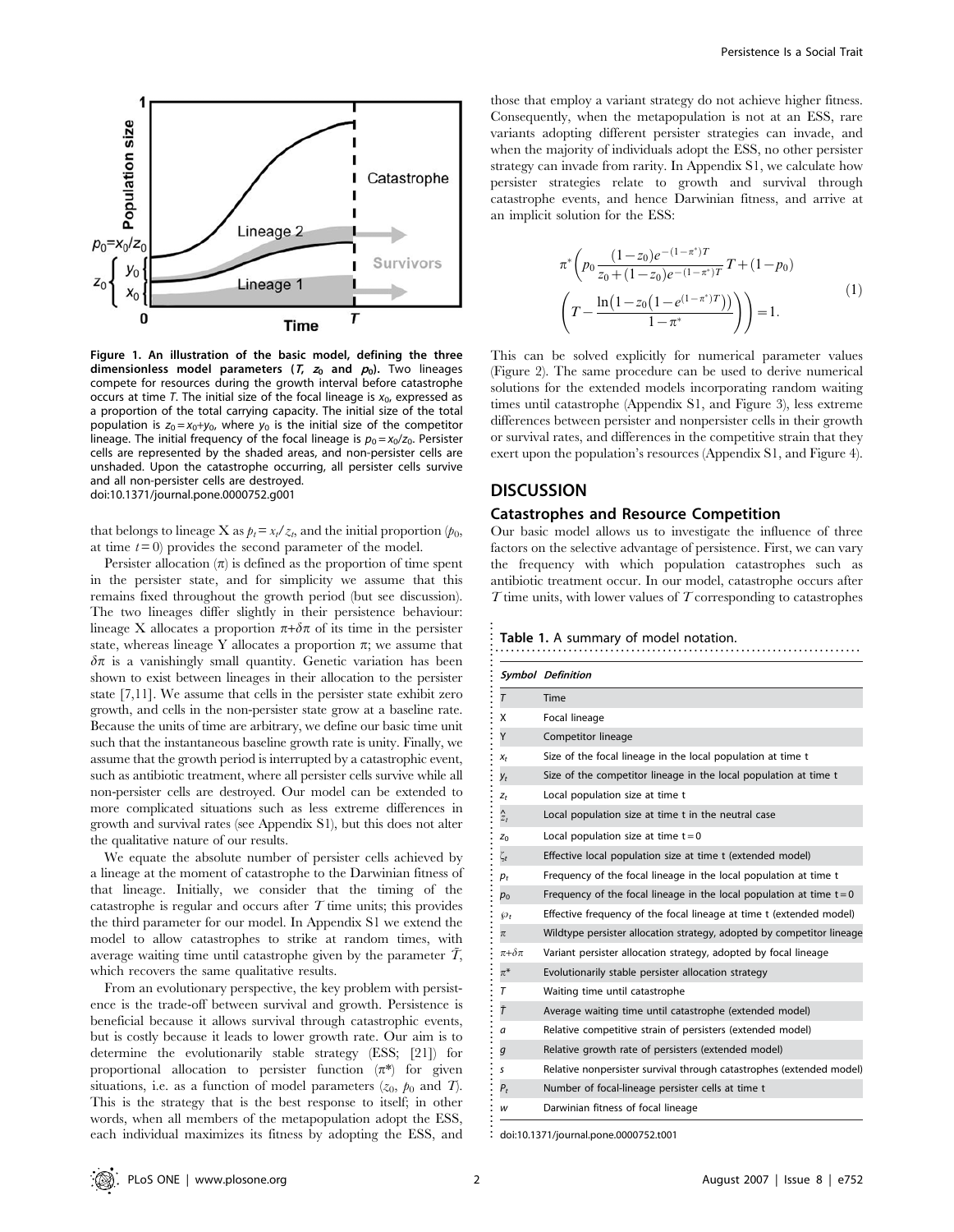

Figure 2. The evolution of persister function, assuming fixed time until catastrophe. Numerical solutions for the ESS persister allocation are given for a range of parameter values. The ESS allocation to persister function  $(\pi^*)$  decreases as the growth time (*T*) before catastrophe increases, and the ESS increases with increasing resource competition ( $z_0$ ) and genetical relatedness ( $p_0$ ). Note that  $T\rightarrow\infty$  does not imply infinite growth, but rather that the catastrophe occurs after resources are exhausted and growth has ceased. Also, some proportion of persisters is always favoured (i.e.  $\pi^*$  >0), but the quantity predicted may be vanishingly small and hence appear to be zero in the figure. doi:10.1371/journal.pone.0000752.g002

happening more frequently. As catastrophes become more frequent (lower T), the ESS persister allocation increases (Figure 2), as was also predicted in an earlier study [11]. This is because there is less time to grow, and so the growth cost of persistence is reduced and selection for improved survival becomes relatively more important. Extending the model, so that catastrophe strikes at random, we recover the same qualitative results (Figure 3). Further extensions show that improving the chance of survival of nonpersister cells through catastrophes reduces the ESS allocation to persister function (Figure 4A), and that allowing persisters to exhibit growth increases the ESS persister allocation (Figure 4B), highlighting that the benefit of persistence is a relatively-higher survival through catastrophes and the cost of persistence is a relatively-lower rate of growth. These results emphasise the relationship between persistence and other bet-hedging strategies that provide a direct (personal) fitness benefit, such as seeds entering dormancy in case of bad years [20].

A complication with persistence, compared with other bethedging strategies, is that it can also have significant social consequences. Behaviours (or other traits) are social if they have fitness consequences, either positive or negative, for both the individual that performs the behaviour and another individual or individuals [19]. The social nature of persistence is illustrated by considering a second factor: resource competition, as influenced by initial population size,  $z_0$ . Low values of  $z_0$  ( $z_0 \approx 0$ ) correspond to small populations initially undergoing essentially exponential growth with little competition for resources. As  $z_0$  is increased, the population is larger, and closer to stationary phase, and hence there is greater competition for resources. We find that when there are higher levels of resource competition, with higher values of  $z_0$ , greater levels of persistence are favoured (Figures 2–4). Higher competition for resources means reduced potential for growth, which reduces the direct growth cost of persister function, and increases the indirect benefit of reducing competition for relatives. This result emphasises the indirect social consequences of persistence, and that it will be influenced by the relatedness of interacting individuals (kin selection). Specifically, when there is competition for resources, persistence provides a benefit for both the individual and its neighbours. Behaviours which benefit another individual are termed cooperative, and cooperative behaviours which also benefit the individual that performs the behaviour are termed mutually beneficial [19]. A further social benefit arises if persistence results in more efficient use of resources, so that a higher carrying capacity could be achieved when the population allocates more to persister function. While this would appear to favour increased investment into persistence, the secondary effect of reducing the intensity of resource competition, which directly disfavours persistence, means that there is no simple relation between their efficiency and the ESS. However, the impact of relative persister efficiency is negligible when they are present at a low frequency (Figure 4C), which is generally the case in bacterial populations.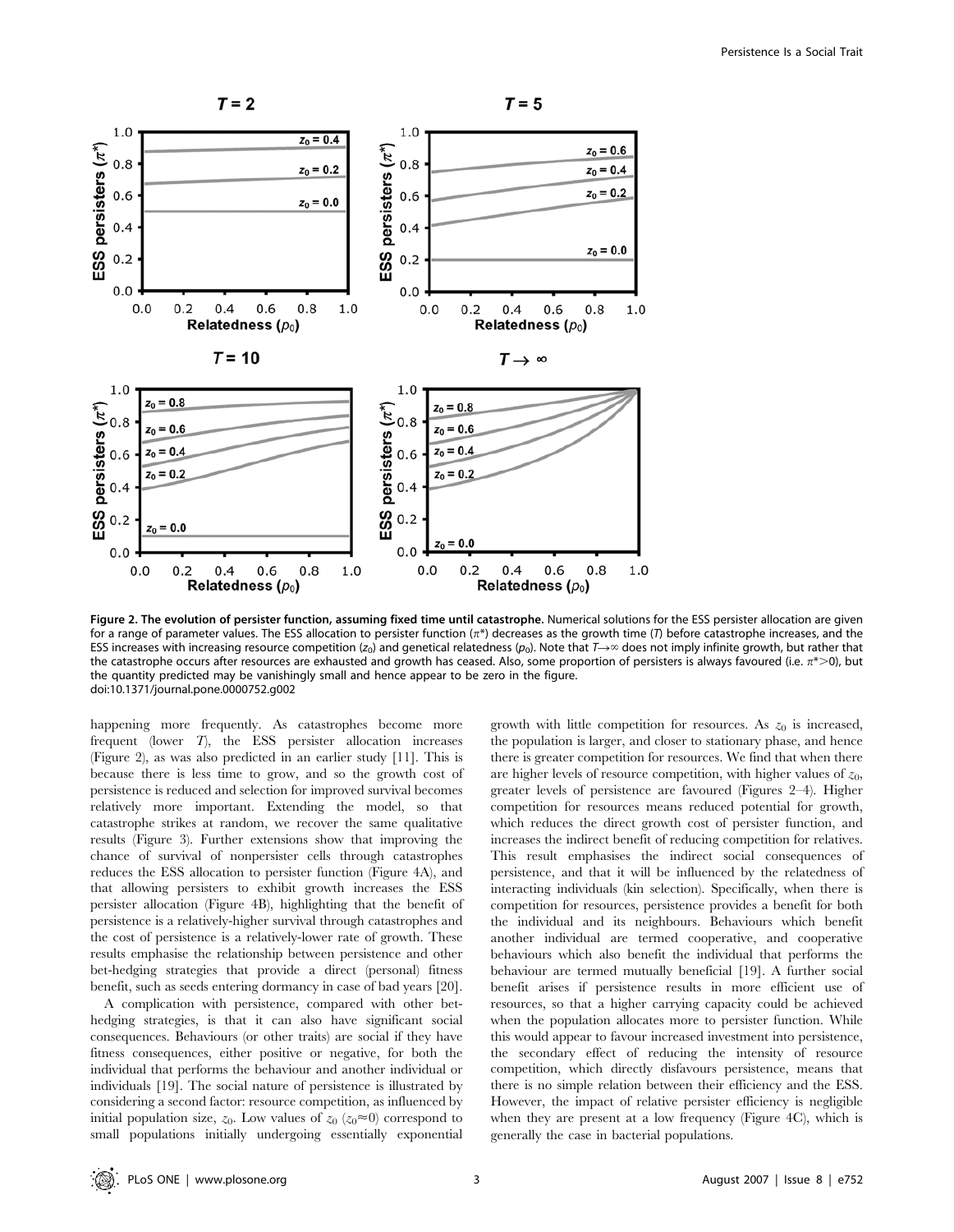

Figure 3. The evolution of persister function, with random waiting time until catastrophe. Numerical results for the stochastic version of the model in which the probability of catastrophe occurring is at any time is constant through time, with average waiting time  $\bar{\tau}$ . The ESS allocation to persister function ( $\pi^*$ ) decreases as the average growth time ( $\bar{I}$ ) before catastrophe increases, and the ESS increases with increasing resource competition ( $z_0$ ) and genetical relatedness ( $p_0$ ). Note that  $\bar{T}\rightarrow\infty$  does not imply infinite growth, but rather that the catastrophe (almost always) occurs after resources are exhausted and growth has ceased. Also, some proportion of persisters is always favoured (i.e.  $\pi$ \*>0), but the quantity predicted may be vanishingly small and hence appear to be zero in the figure. doi:10.1371/journal.pone.0000752.g003

Our result that higher competition for resources favours greater allocation to persistence, is in the opposite direction to the general result from numerous other models, where competition for local resources selects for lower levels of cooperation [22]. The difference here is that other cooperative behaviours, such as the production of public goods in bacteria, or cooperative breeding in vertebrates, generally increase population growth, and hence can increase competition for resources between relatives (indirect cost; [22–23]. In contrast, persistence reduces population growth, and hence decreases competition for resources between relatives (indirect benefit). Consequently, persistence is not exactly analogous to apparently similar cooperative behaviours, such as the production of reserve queens in stingless bees [24].

## Persisters and the Growth Cycle

Our model assumes that persister allocation is fixed throughout the growth of a lineage. However, we can infer from the above prediction that the proportion of cells in the persistence state should increase during the growth cycle of a bacteria population. Earlier in the growth cycle, when there is an abundance of resources and essentially exponential growth, corresponds to a low value of  $z_0$ , and hence we predict a relatively low proportion of persisters. This is because at this stage there is a greater gain to be made from allocating resources to short term growth. In contrast, later in the growth cycle, when there is greater competition for resources during the approach towards stationary phase, corresponds to a high value of  $z_0$ , and hence we predict a greater proportion of persisters. This is because when growth rates are slow anyway, there is a lower cost to entering the persistence state, and a greater indirect benefit (see above).

Our prediction that there should be a lower proportion of persister cells in the exponential phase is supported by data from both *in vivo* and *in vitro* studies on growth rate and the efficacy of antibiotics [16]. Keren et al. [8] found that tolerance to antibiotic treatment due to persister cells increased dramatically in midexponential phase, i.e. upon approaching stationary phase. Our model predicts that in populations with lower growth rates, a higher proportion of cells will be in the persister state. Consequently, we can predict that antibiotic treatment should be less successful in populations with lower growth rates. There is considerable support for this prediction [16]. It has been known since the 1940s that the rate at which bacteria are killed by penicillin is directly proportional to the rate of growth in vitro [25] and in vivo [26]. More recently, Cozens et al. [27] compared the efficacy of 23 different antibiotics in treating infections of five different species of bacteria, using a chemostat emulating in vivo growing conditions. They found that bacteriocidal activity decreased proportionately with slower growth rate in all but a few cases.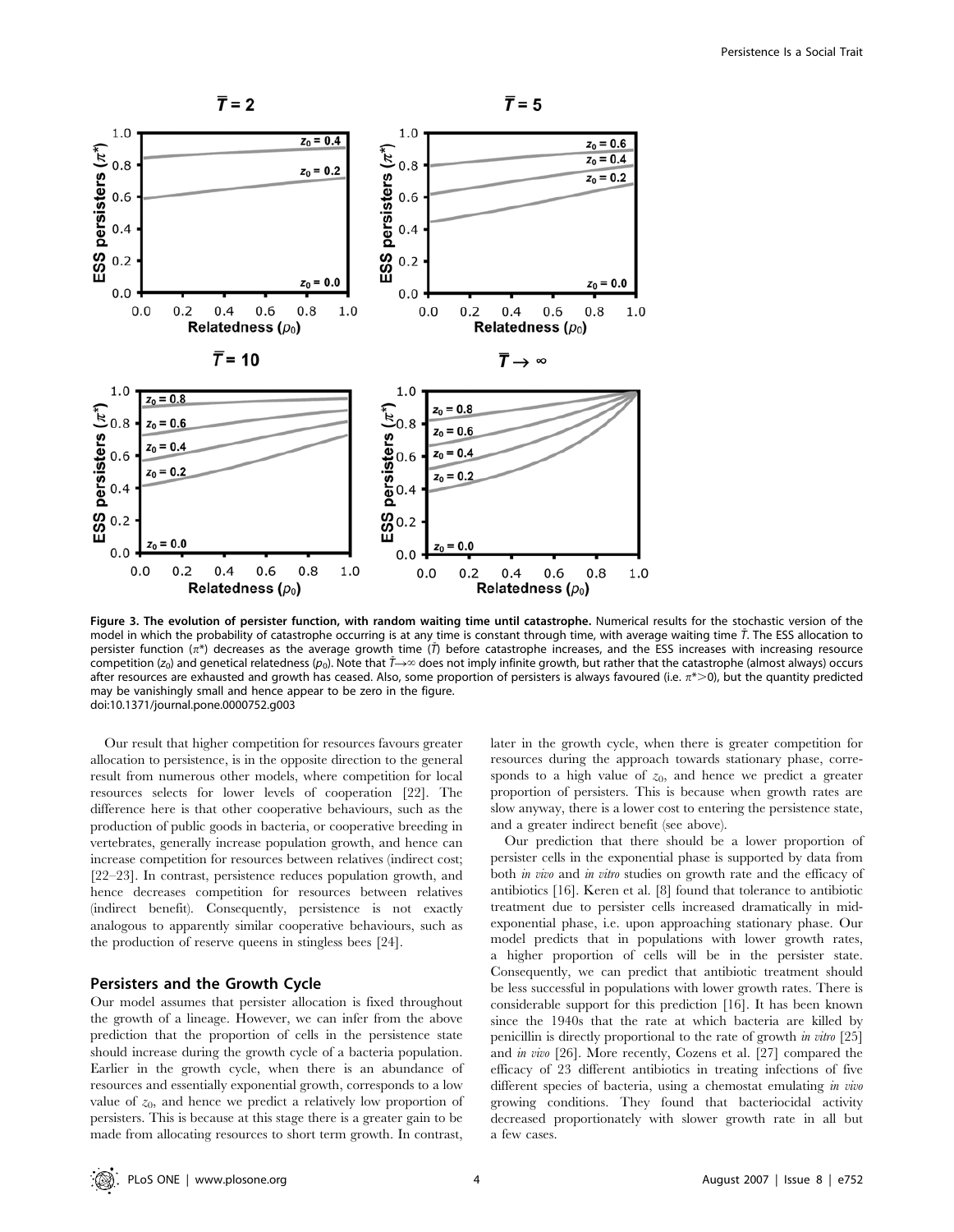

Figure 4. The evolution of persister function, with less extreme differences in persister and nonpersister survival and growth, and differences in efficiency of resource use. (A) ESS persister allocation ( $\pi^*$ ) is a decreasing function of the relative survival (s) of nonpersister cells. We assume:  $p_0 = 1$ ,  $T = 5$ ,  $q = 0$ ,  $a = 1$  and a range of  $z_0$ . (B) ESS persister allocation  $(\pi^*)$  is an increasing function of the relative growth rate (g) of persister cells. We assume:  $p_0 = 1$ ,  $T = 5$ ,  $s = 0$ ,  $a = 1$  and a range of  $z_0$ . (C) ESS persister allocation  $(\pi^*)$  may depend on the relative competitive strain on resources imposed by persister cells (a), but this is negligible when they appear only infrequently in bacterial populations (low  $\pi^*$ ). We assume:  $p_0 = 1$ ,  $T = 5$ ,  $s = 0$ ,  $q = 0$  and a range of  $z_0$ .

doi:10.1371/journal.pone.0000752.g004

#### Relatedness

Third, we consider consequences of varying genetic relatedness (or diversity; [28–31]) within the population. This is done by varying the population frequency of the focal bacterial lineage  $(p_0)$ . Since the evolutionarily stable strategy  $(\pi^*)$  is assessed by examining the invasion success of a lineage that adopts a variant persister allocation strategy and is introduced into the metapopulation at a vanishingly small frequency, then the local frequency of the focal lineage  $(p_0)$  is exactly equivalent to the kin selection coefficient of relatedness (r), which describes the average genetic similarity of patch-mates relative to the metapopulation as a whole. We found that higher relatedness  $(p_0)$  selects for higher levels of persistence (Figures 2–3). One way to conceptualise this is that slow growth reduces competition between relatives by freeing up resources. This effect is analogous to that in evolutionary models that examine how exploitation host strategies influence parasite virulence [32].

The influence of genetic relatedness illustrates the conflict of interest between the individual cell, and the local group or population. When  $p_0 = 1$  the population is clonal, so there is no conflict between the interests of each individual and the population as a whole, and the ESS persister allocation  $(\pi^*)$ predicted here represents the optimum for the population. However, reducing  $p_0$  results in a genetically heterogeneous population (lower relatedness), where there is scope for a selfish lineage to cheat by allocating more to growth, and thereby monopolise resources. Although such a selfish strain would allocate proportionally less to persister function, its enhanced growth could lead to a greater number of persister cells at the time of catastrophe. This conflict of interests leads to selection favouring a persister strategy  $\pi^*$  that is lower than the population optimum (Figures 2–3). Analogous conflicts of interest can be found in a range of social organisms from slime-moulds to ants to humans [33–34].

Our results demonstrate that persistence can be a social trait, but that the relative importance of social factors will depend upon population demography. Traits are social if they have fitness consequences for both the individual that performs the behaviour and another individual or individuals [19,29]. Persistence can provide a direct fitness benefit and so can be selected for by purely selfish reasons, as shown by the fact that it can be favoured even when relatedness is zero  $(p_0 = 0;$  Figures 2–3). However, except in the extreme case of exponential growth ( $z_0 \approx 0$ ), persistence also provides a benefit to other individuals in the population, by decreasing competition. It is this effect on competition that can make persistence a social trait, which can be influenced by kin selection. More specifically, it is a mutually-beneficial cooperative trait that will be favoured at higher levels when the relatedness between interacting cells is higher. A trait is cooperative if it provides a benefit to another individual or individuals [19], and hence allows the possibility for indirect fitness benefits through helping relatives, as shown by how increased relatedness (higher  $p<sub>0</sub>$ ) favours greater levels of persistence (Figures 2–3). The relative importance of the direct and indirect benefits of persistence will vary with the value of parameters such as  $p_0$  and  $z_0$ . For example, when relatedness  $(p_0)$  and competition for resources  $(z_0)$  are low, the direct benefit of persistence will be the primary selective force, and indirect benefit to others will just be a byproduct. In contrast, as relatedness and competition for resources increase, a higher level of persistence is favoured due to its indirect benefits. A key point here is that we are not making any claim about the relative importance of the individual (direct) and social (indirect) fitness consequences of persistence–that will require empirical work. Our aim here is merely to show that persistence could potentially also have social fitness consequences (reducing competition), in addition to the well accepted individual benefit (surviving catastrophes).

Our results emphasise the similarities and differences between persistence and analogous bet-hedging traits such as seed dormancy [20,35–36] or insect diapause [20,37–38]. In all of these cases there can be a direct fitness benefit to the dormancy trait because it can allow survival during hard times. What sets persistence apart is that it can also have important indirect fitness consequences for relatives, through reducing competition for resources. While there are possibilities for behaviours such as insect diapause or seed dormancy to alter the potential for competition between relatives [39], any effects are likely to negligible in most real cases [35,37]. In contrast, the extreme population (genetic) structure that arises due to fast clonal growth means that bacterial persistence could have considerable indirect effects.

## Extending the Model

We have used a simplified model to demonstrate that bacterial persistence can be a social trait and that increasing competition and relatedness will tend to favour more time spent in the persister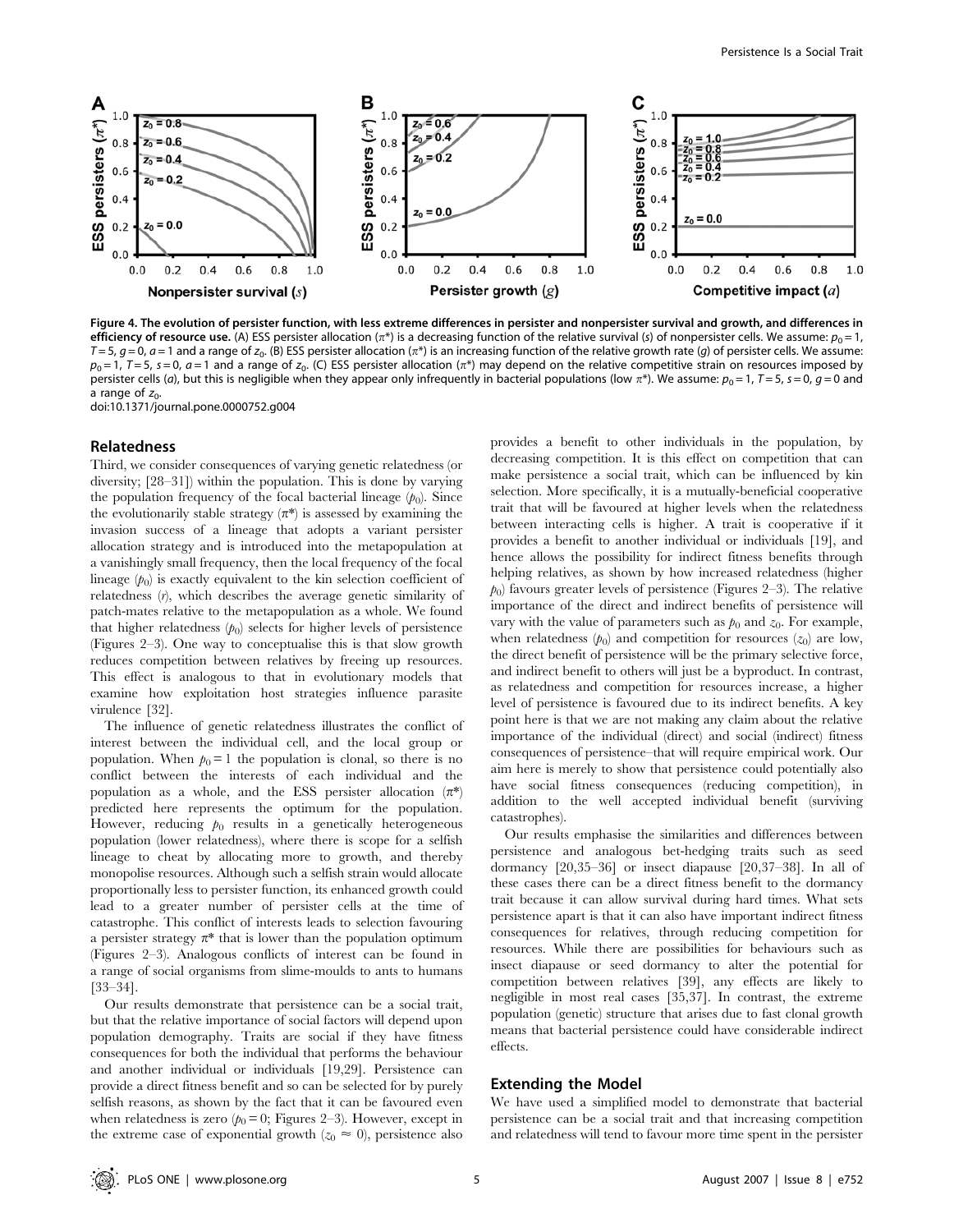state. These qualitative results are expected to be robust over a wide range of possible models. However, it would be extremely useful to extend this model in a number of directions, especially for quantitative application to specific species. We have assumed, for lack of reliable data, that there is negligible turnover of cells during stationary phase. Although such turnover is invisible at the ecological level, because population sizes remain at a fixed dynamic equilibrium, there is scope for natural selection as certain lineages outcompete others, and hence potentially important evolutionary implications [40]. This turnover should not alter the qualitative predictions of the present model, but may have a significant quantitative impact on the evolution of many bacterial traits. Also, we have assumed all patches are equivalent and all catastrophes are identical. More realistically, bacteria are expected to find themselves subjected to a range of different environmental conditions, and population disturbances can vary in their intensity and underlying cause–so while persisters may be refractory to antibiotic treatments, they could be susceptible to catastrophes of a different nature. These suggest interesting avenues for further exploration, but we expect the qualitative results of the present analysis to remain intact.

It is reasonable to suspect that certain characteristics of the model, including initial size and genetic heterogeneity of the bacterial populations at the beginning of the growth phase, might vary as a consequence of the allocation of cells to the persister state. We have taken an 'open-model' approach [41] that assumes that these characteristics can be adequately represented by fixed parameters that can be varied independently of each other. More generally, these could be evolving, co-dependent variables in their own right, and this could be shown by taking a 'closed model' approach [41] that allows such characteristics to emerge from concrete population processes such as the pattern of dispersal and the mutational input of novel genetic material. However, the closed-model approach requires restrictive assumptions that limit the generality of a model. The open-model approach sacrifices some realism for a more straightforward analysis and conceptually simple results that are more readily generalisable and easy to relate to other models. With this in mind, it is important to emphasise that the present analysis is intended to highlight the social evolutionary implications of bacterial persistence, which provides a new avenue of inquiry into this important topic, and not to make quantitative predictions for particular species.

## **REFERENCES**

- 1. Bigger JW (1944) Treatment of staphylococcal infections with penicillin. Lancet. pp 497–500.
- Shapiro JA, Dworkin M (1997) Bacteria as multicellular organisms. New York: Oxford University Press.
- 3. Shapiro JA (1998) Thinking about bacterial populations as multicellular organisms. Ann. Rev. Microbiol. 52: 81–104.
- 4. Lewis K (2000) Programmed death in bacteria. Microbiol. Mol. Biol. Rev. 64: 503–514.
- 5. Massey RC, Buckling A, Peacock SJ (2001) Phenotypic switching of antibiotic resistance circumvents permanent costs in Staphylococcus aureus. Current Biology 11: 1810–1814.
- 6. Sufya N, Allison DG, Gilbert P (2003) Clonal variation in maximum specific growth rate and susceptibility towards antimicrobials. J. Applied. Microbiol. 95: 1261–1267.
- 7. Balaban NQ, Merrin J, Chait R, Kowalik L, Leibler S (2004) Bacterial persistence as a phenotypic switch. Science 305: 1622–1625.
- 8. Keren I, Kaldalu N, Spoering A, Wang YP, Lewis K (2004) Persister cells and tolerance to antimicrobials. FEMS Microbiology Letters 234: 187.
- 9. Levin BR (2004) Noninherited resistance to antibiotics. Science 305: 1578–1579. 10. Palkova Z (2004) Multicellular microorganisms: laboratory versus nature.
- EMBO Reports 5: 470–476. 11. Kussell E, Kishony R, Balaban NQ, Leibler S (2005) Bacterial persistence: a model of survival in changing environments. Genetics 169: 1807–1814.

Persistence Is a Social Trait

can be influenced by aspects of population structure that determine genetic homogeneity (relatedness) and resource availability (competition) within populations. Our model provides a complementary approach to previous work by Kussell et al. ([11]; see also [7]), which focused upon the importance of catastrophes and allowed successful quantitative predictions for a specific system. Their model assumed the special case where no social interactions occur, due to exponential growth  $(z_0 \approx 0)$  and only one genetic lineage per population  $(p_0 = 1)$ . Our model makes predictions that could be tested in either controlled laboratory experiments or clinical situations. Laboratory experiments would allow the key demographic parameters to be manipulated independently, whereas clinical intervention strategies are likely to influence multiple factors simultaneously. For example, more frequent antibiotic treatment could lead less genetically diverse populations (higher  $p_0$ ), or a higher proportion of growth under less resource competition (lower  $z_0$ ). More generally, our model emphasises that because of the selfish interest of individuals, bacteria will not necessarily be selected to behave in ways that optimise population survival. It will be extremely useful to apply similar evolutionary thinking to a range of microbial social traits that have previously been assumed to be optimising population survival [18,42–45].

## SUPPORTING INFORMATION

## Appendix S1 Appendix.

Conclusions

Found at: doi:10.1371/journal.pone.0000752.s001 (0.53 MB PDF)

## ACKNOWLEDGMENTS

We thank N. Balaban, J. Coe, S. Diggle, K. Foster, A. Kalinka, T. Porco and an anonymous reviewer for helpful discussion and comments on the manuscript.

## Author Contributions

Conceived and designed the experiments: SW AG ASG. Performed the experiments: AG. Analyzed the data: AG. Contributed reagents/ materials/analysis tools: AG. Wrote the paper: SW AG ASG.

- 12. Wiuff C, Zappala RM, Regoes RR, Garner KN, Baquero F, Levin BR (2005) Phenotypic tolerance: antibiotic enrichment of noninherited resistance in bacterial populations. Antimicrobial Agents and Chemotherapy 49: 1483–1494.
- 13. Avery SV (2006) Microbial cell individuality and the underlying sources of heterogeneity. Nature Rev. Microbiol. 4: 577–587.
- 14. Dubnau D, Losick R (2006) Bistability in bacteria. Mol. Microbiol. 61: 564–572.
- 15. Graumann PL (2006) Different genetic programmes within identical bacteria under identical conditions: the phenomenon of bistability greatly modifies our view on bacterial populations. Mol. Microbiol. 61: 560–563.
- 16. Levin BR, Rozen DE (2006) Non-inherited antibiotic resistance. Nature Rev. Microbiol. 4: 556–562.
- 17. Lewis K (2007) Persister cells, dormancy and infectious disease. Nat. Rev. Microbiol. 5: 48–56.
- 18. West SA, Griffin AS, Gardner A, Diggle SP (2006) Social evolution theory for microorganisms. Nature Rev. Microbiol. 4: 597–607.
- 19. West SA, Griffin AS, Gardner A (2007) Social semantics: altruism, cooperation, mutualism, strong reciprocity and group selection. J. Evol. Biol. 20: 415–432.
- 20. Philippi T, Seger J (1989) Hedging one's evolutionary bets, revisited. Trends Ecol. Evol. 4: 41–44.
- 21. Maynard Smith J, Price GR (1973) The logic of animal conflict. Nature 246: 15–18.
- 22. West SA, Pen I, Griffin AS (2002) Cooperation and competition between relatives. Science 296: 72–75.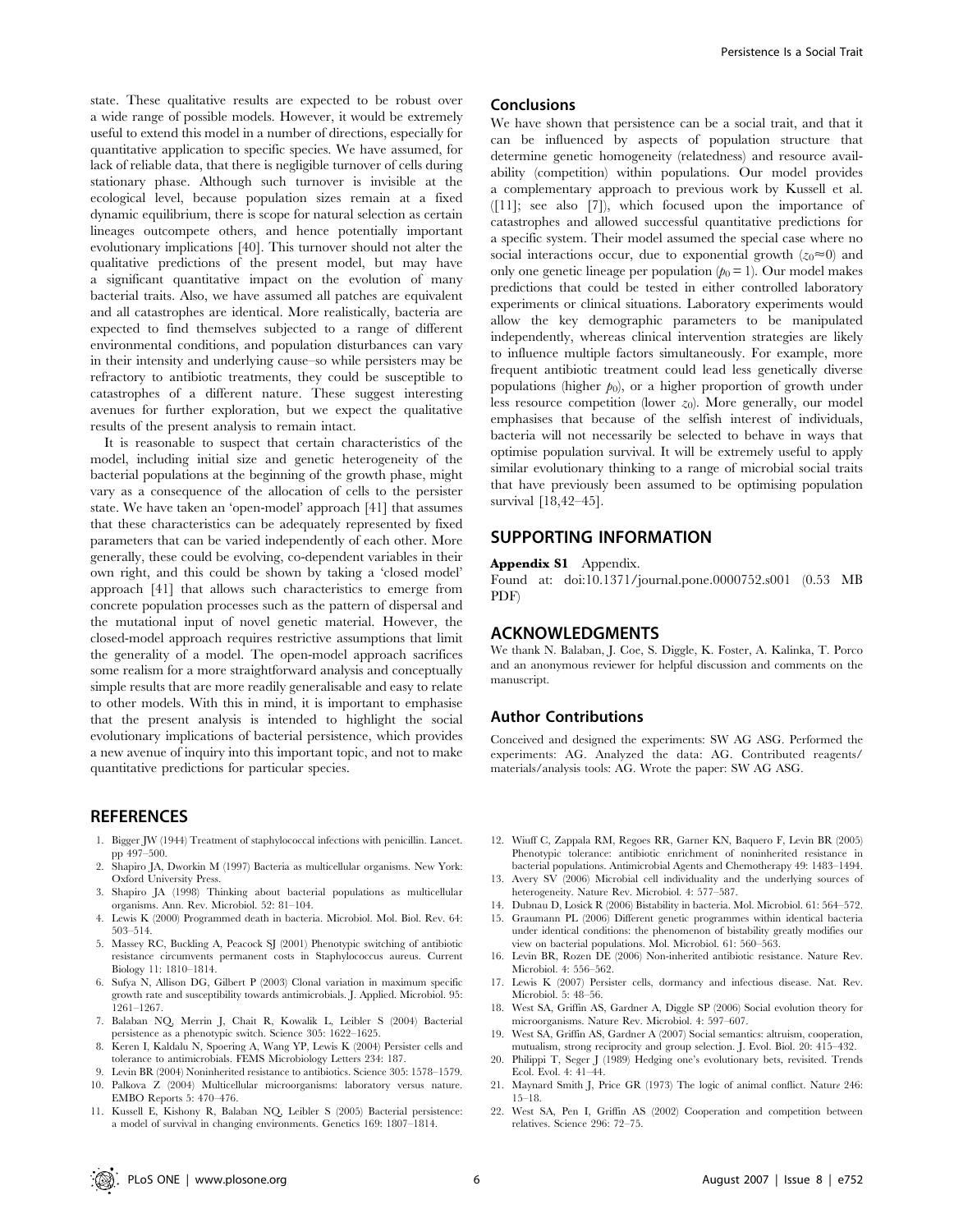- 23. Griffin AS, West SA, Buckling A (2004) Cooperation and competition in pathogenic bacteria. Nature 430: 1024–1027.
- 24. Peters JM, Queller DC, Imperatriz-Fonseca VL, Roubik DW, Strassmann JE (1999) Mate number, kin selection and social conflicts in stingless bees and honey bees. Proc. R. Soc. Lond. B 266: 379–384.
- 25. Lee SW, Foley EJ, Epstein JA (1944) Mode of action of penicillin I. Bacterial growth and penicillin activity–Staphylococcus aureus. FDA. J. Bacteriol. 48: 393–399.
- 26. Eagle H (1949) The effect of the size of an inoculum and the age of the infection on the curative dose of penicillin in experimental infections with streptococci. J. Exp. Medicine 90: 595–607.
- 27. Cozens RM, Tuomanen E, Tosch W, Zak O, Suter J, Tomasz A (1986) Evaluation of the bactericidal activity of ß-Lactam antibiotics on slowly growing bacteria cultured in the chemostat. Antimicrobial Agents and Chemotherapy 29: 797–802.
- 28. Hamilton WD (1963) The evolution of altruistic behaviour. Am. Nat. 97: 354–356.
- 29. Hamilton WD (1964) The genetical evolution of social behaviour I. J. Theor. Biol. 7: 1–16.
- 30. Hamilton WD (1970) Selfish and spiteful behaviour in an evolutionary model. Nature 228: 1218–1220.
- 31. Frank SA (1998) Foundations of social evolution. Princeton: Princeton University Press.
- 32. Frank SA (1996) Models of parasite virulence. Q. Rev. Biol. 71: 37–78.
- 33. Strassmann JE (2000) Bacterial cheaters. Nature 404: 555–556.
- 34. Ratnieks FLW, Foster KR, Wenseleers T (2006) Conflict resolution in insect societies. Annu. Rev. Entomol. 51: 581–608.
- 35. Rees M (1996) Evolutionary ecology of seed dormancy and seed size. Phil. Trans. R. Soc. Lond. B 351: 1299–1308.
- 36. Rees M, Childs DZ, Metcalf JC, Rose KE, Sheppard AW, Grubb PJ (2006) Seed dormancy and delayed flowering in monocarpic plants: selective interactions in a stochastic environment. Am. Nat. 168: E53–e71.
- 37. Godfray HJC, Shaw MR (1987) Seasonal variation in the reproductive strategy of the parasitic wasp Eulophus larvarum (Hymenoptera, Chalcidoidea, Eulophidae). Ecol. Entomol. 12: 251–256.
- 38. Ringel MS, Rees M, Godfray HCJ (1998) The evolution of diapause in a coupled host-parasitoid system. J. Theor. Biol. 194: 195–204.
- 39. Ellner S (1986) Germination dimorphisms and parent-offspring conflict in seed germination. J. Theor. Biol. 12: 110–129.
- 40. Finkel SE (2006) Long-term survival during stationary phase: evolution and the GASP phenotype. Nat. Rev. Micro. 4: 113–120.
- 41. Gardner A, West SA (2006) Demography, altruism, and the benefits of budding. J. Evol. Biol. 19: 1707–1716.
- 42. Kolter R, Greenberg EP (2006) The superficial life of microbes. Nature 441: 300–302.
- 43. Keller L, Surette MG (2006) Communication in bacteria: an ecological and
- evolutionary perspective. Nat. Rev. Microbiol. 4: 249–258. 44. Wingreen NS, Levin SA (2006) Cooperation among microorganisms. PLoS Biology 4: 1486–1488.
- 45. West SA, Diggle SP, Buckling A, Gardner A, Griffin AS (2007) The social lives of microbes. Ann. Rev. Ecol. Evol. Syst. 38: 53–77.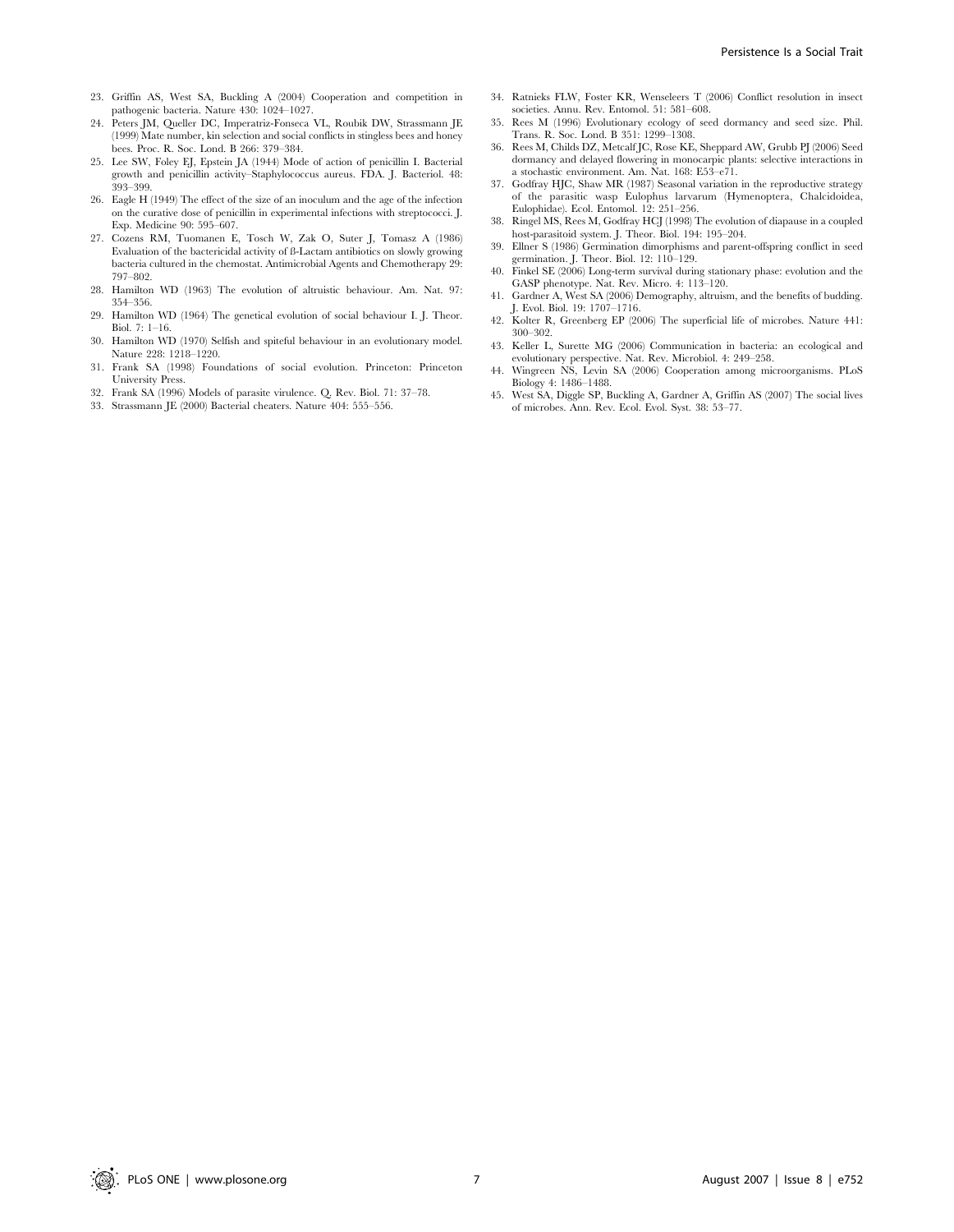# **Appendix**

# Basic Model

We follow the growth dynamics of the two bacterial lineages within the focal patch, to determine the number of cells of the focal lineage that survive catastrophe. The growth of the two lineages, X and Y, is given by:

$$
\frac{\mathrm{d}x}{\mathrm{d}t} = (1 - (\pi + \delta\pi))x_t(1 - (x_t + y_t)),
$$
 and  
\n
$$
\frac{\mathrm{d}y}{\mathrm{d}t} = (1 - \pi)y_t(1 - (x_t + y_t)).
$$
\n(A.1)

The growth of the whole population is:

$$
\frac{\mathrm{d}z}{\mathrm{d}t} = \left(1 - \left(\pi + p_t \delta \pi\right)\right) z_t \left(1 - z_t\right),\tag{A.3}
$$

where  $p_t = x_t / z_t$ . From the quotient rule, the change in this frequency is given by:

$$
\frac{dp}{dt} = \left(z_t \frac{dx}{dt} - x_t \frac{dz}{dt}\right) / z_t^2 = -p_t \left(1 - p_t\right) \left(1 - z_t\right) \delta \pi \,.
$$
\n(A.4)

Noting that changes in frequency are vanishingly small in this nearly-neutral case, we can write  $p_t$  $= p_0 + O(\delta \pi)$  where  $p_0$  is the starting frequency of the focal lineage. The differential equation (A.3) yields the general solution:

$$
z_{t} = \frac{z_{0}}{z_{0} + (1 - z_{0})e^{-(1 - \pi)t}} \left(1 - p_{0}\left(1 - \frac{z_{0}}{z_{0} + (1 - z_{0})e^{-(1 - \pi)t}}\right)t\delta\pi\right) + O\left(\delta\pi^{2}\right),\tag{A.5}
$$

where  $z_0$  is the initial population size. The differential equation  $(A.4)$  yields the general solution:

$$
p_t = p_0 - p_0(1 - p_0) \left( t - \ln \left( 1 - \frac{z_0 (1 - e^{(1 - \pi)t})}{1 - \pi} \right) \right) \delta \pi + O\big(\delta \pi^2\big).
$$
 (A.6)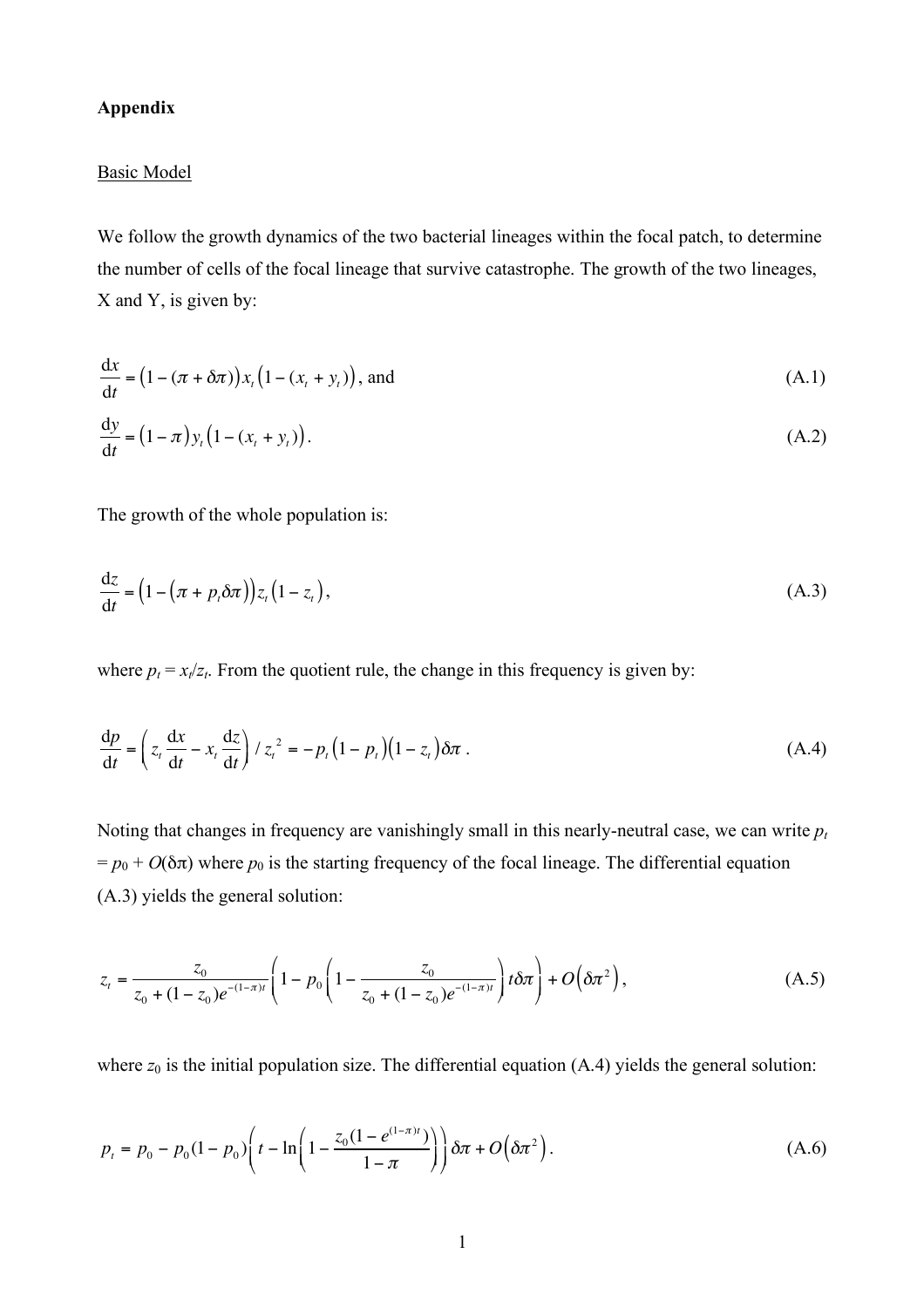At time *t* the number of cells in the focal lineage is  $x_t = p_t z_t$ , and the number of persister cells belonging to the focal lineage is  $P_t = (\pi + \delta \pi)x_t$ , which is given by:

$$
P_{t} = \pi p_{0} \hat{z}_{t} + p_{0} \hat{z}_{t} \left( 1 - \pi \left( p_{0} \left( 1 - \hat{z}_{t} \right) t + \left( 1 - p_{0} \right) \left( t - \ln \left( 1 - \frac{z_{0} \left( 1 - e^{(1 - \pi)t} \right)}{1 - \pi} \right) \right) \right) \right) \delta \pi + O\left(\delta \pi^{2}\right),\tag{A.7}
$$

where  $\hat{z}_t = z_0 / (z_0 + (1 - z_0)e^{-(1 - \pi)t})$  is the total population size at time *t* for the neutral case ( $\delta \pi$  = 0). Darwinian fitness (*w*) is given by the number of persister cells in the focal lineage at time *T*, i.e.  $w = P_T = P_t \big|_{t=T}$ .

We now perform an evolutionary stability analysis, and ask: which resident strategy  $\pi$  (performed in the focal population by the lineage Y) is the best response to itself, so that a rare lineage (the focal lineage X) maximizes its fitness by employing the same strategy  $\pi$ ? The ESS persister allocation  $\pi^*$ , when it takes an intermediate value  $(0 \le \pi^* \le 1)$ , thus satisfies  $dw / d\delta \pi l_{\delta \pi = 0, \pi = \pi^*} = 0$  (Taylor 1996), and this yields the exact, implicit solution (1). The condition for an ESS at  $\pi^* = 0$  is LHS (1)  $\geq 1$  when  $\pi^* \to 0$ , which is never satisfied and so some persister allocation will always be favoured by natural selection. The condition for an ESS at  $\pi^* = 1$  is LHS (1)  $\leq$  1 when  $\pi^* \to 1$ , which is equivalent to  $T \leq 1/(1-z_0)$ . In the limit of no resource competition ( $z_0 \rightarrow 0$ ) this is  $T \le 1$ , so here full allocation to persisters ( $\pi^* = 1$ ) is predicted when the time until catastrophe is less than unity, and full allocation to persisters is predicted for increasingly longer waiting times as resource competition increases. In the limit of full resource competition  $(z_0 \rightarrow 1)$  then full allocation to persister function is predicted irrespective of the time until catastrophe.

Other special cases of the parameters yield explicit analytical solutions for  $\pi^*$ . We know that  $T \leq$ 1 gives  $\pi^* = 1$ . In the limit of infinite time until catastrophe (*T*→∞), (1) obtains  $\pi^* = 1 / (1 - (1 - p_0) \ln(z_0))$ . In the absence of resource competition ( $z_0 \rightarrow 0$ ), i.e. exponential growth, then (1) can be solved to yield  $\pi^* = 1/T$ , and we know that full competition ( $z_0 \rightarrow 1$ ) leads to full allocation into persisters ( $\pi^* = 1$ ). Individual cells are motivated to behave for the good of the whole population when the latter is genetically homogenous; here  $p_0 = 1$  and  $\pi^* = (1 + \Omega(ze^{T-1}/(1-z)))/T$ , where  $\Omega$  denotes the Lambert *W*-function, or omega function.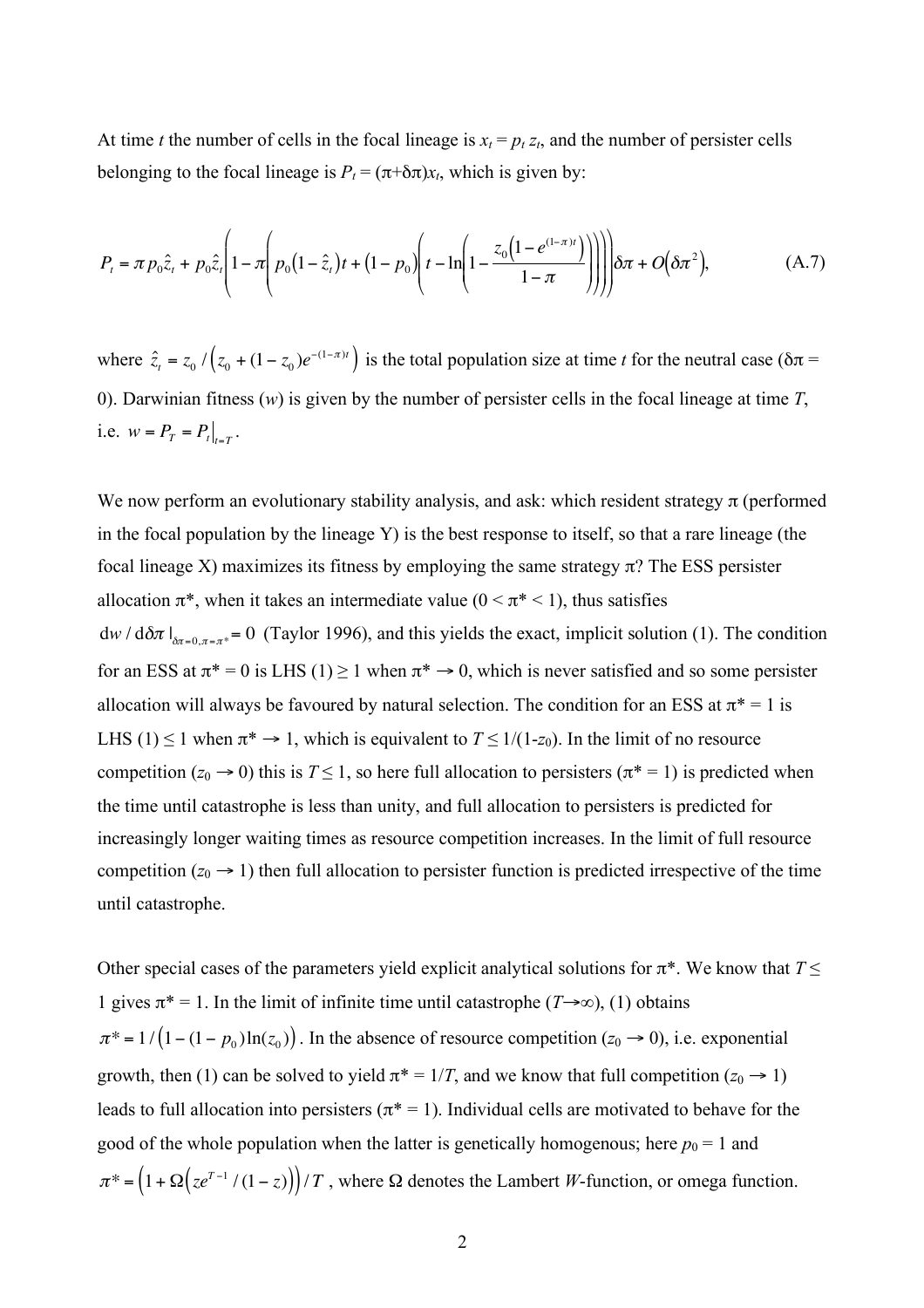# Random catastrophes

We now include further realism in our model of persister evolution by relaxing the assumption that catastrophe always strikes at time *T*; rather, we now consider that it strikes at any time *t* according to the density function  $\phi(t)$ . Hence, fitness is given by the expected number of persister cells at the time of catastrophe, i.e.  $w = \int_0^\infty \phi(t) P_t dt$ . For illustration, we consider that there is a fixed probability of catastrophe at all times, and hence waiting times are exponentially distributed and we have  $\phi(t) = e^{-t/T}/T$ , where  $\overline{T}$  is the expected waiting time. This yields an implicit solution for  $\pi^*$ :

$$
\int_0^\infty \frac{z_0 p_0 e^{-t/\overline{T}}}{z_0 + (1 - z_0)e^{-(1 - \pi^*)t}} \left(1 - \pi^* \left(1 - p_0\right) \left(t - \frac{\ln\left(1 - z_0\left(1 - e^{(1 - \pi^*)t}\right)\right)}{1 - \pi^*}\right) + \frac{p_0(1 - z_0)e^{-(1 - \pi^*)t}}{z_0 + (1 - z_0)e^{-(1 - \pi^*)t}}\right)\right) dt = 0 \text{ (A.8)}
$$

which can be solved numerically, as illustrated in Figure 3.

# Survival, growth and efficiency of resource use

So far we have assumed that persister cells exhibit zero growth and always survive catastrophes, and that nonpersister cells grow and have zero survival through catastrophic events. We have also assumed that persister cells exert the same competitive strain on resources as nonpersister cells. We now extend the basic model to allow persister cells a relative growth rate *g* and relative survival *s*, with respect to the growth and survival of nonpersister cells. We also allow bacterial persistence to represent a more efficient use of resurces, with the competitive strain on resources exerted by a persister cell being a fraction *a* of that exerted by a nonpersister cell. The change in the numbers of cells in lineages X and Y can now be written as:

$$
\frac{dx}{dt} = (1 - (\pi + \delta\pi)(1 - g))x_t(1 - \xi_t),
$$
 and  
\n
$$
\frac{dy}{dt} = (1 - \pi(1 - g))y_t(1 - \xi_t),
$$
\n(A.10)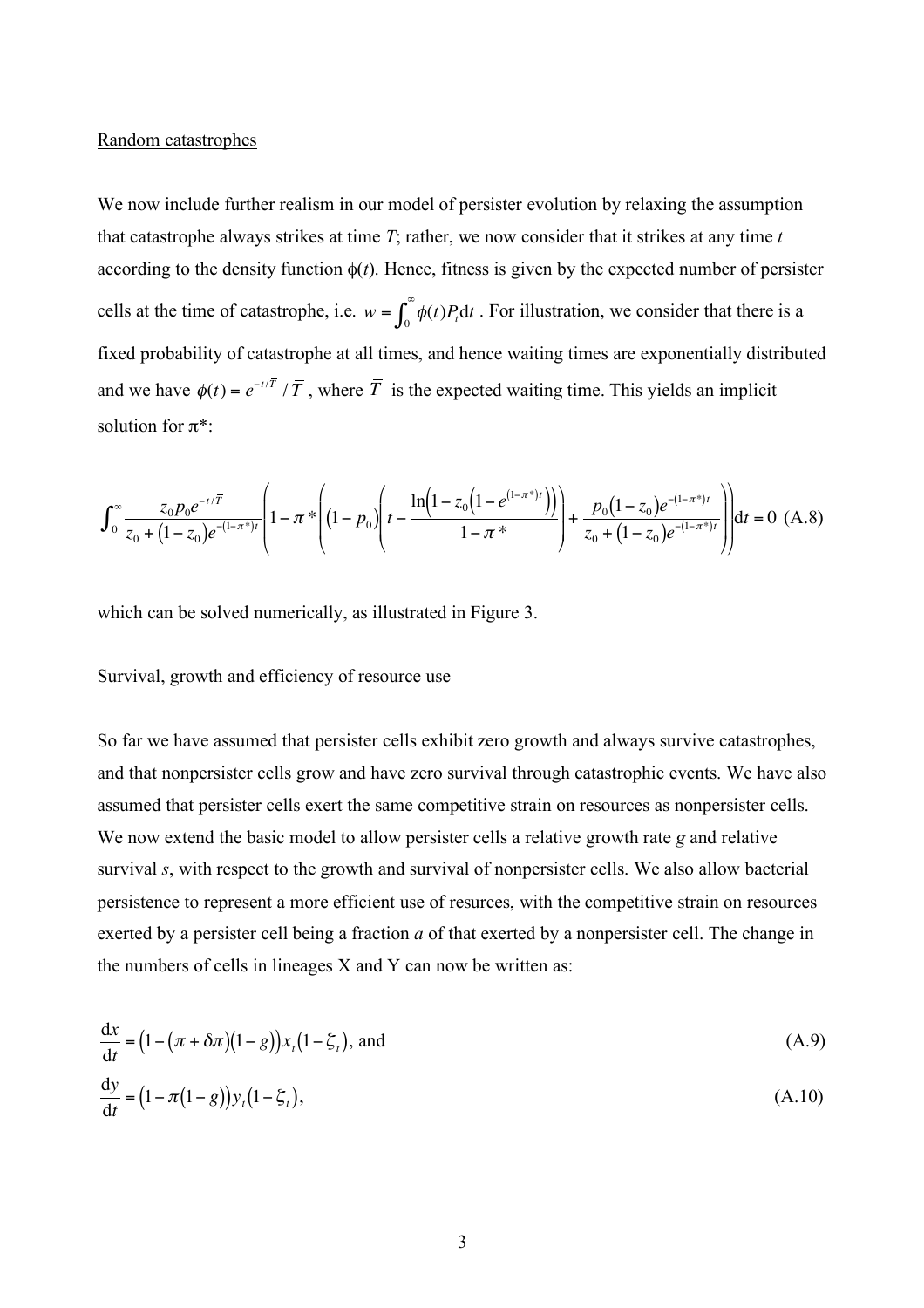where  $\zeta_t = ((\pi + \delta \pi)a + 1 - (\pi + \delta \pi))x_t + (\pi a + 1 - \pi)y_t$  is the 'effective' size of the population, in terms of its total strain on the population's resources, with each persister cell contributing a fraction *a* of the strain imposed by each nonpersister cell. At carrying capacity we have  $\zeta = 1$ ; the actual number of cells maintained here will depend on the population's allocation to persister function, and is  $z = 1$  when no persisters are present. Similarly, we may define an 'effective' frequency  $\mathcal{P}_t$  $= ((\pi + \delta \pi)a + 1 - (\pi + \delta \pi))x_t/\zeta_t$  of the focal lineage, in terms of its impact on resource competition. We find that the change in these transformed population variables is given by:

$$
\frac{\mathrm{d}\zeta}{\mathrm{d}t} = \left(1 - \left(\pi + \wp_t \delta \pi\right)\left(1 - g\right)\right)\zeta_t\left(1 - \zeta_t\right), \text{ and} \tag{A.11}
$$

$$
\frac{\mathrm{d}\,\wp}{\mathrm{d}t} = -\,\wp_{t}\big(1-\,\wp_{t}\big)\big(1-\,\zeta_{t}\big)\delta\pi\,. \tag{A.12}
$$

Using the same procedure as outlined previously, we obtain the general solutions:

$$
\xi_t = \frac{\xi_0}{\xi_0 + (1 - \xi_0)e^{-(1 - \pi(1 - g))T}} \left(1 - \wp_0 \left(1 - \frac{\xi_0}{\xi_0 + (1 - \xi_0)e^{-(1 - \pi(1 - g))T}}\right) T(1 - g) \delta \pi\right) + O(\delta \pi^2),\tag{A.13}
$$

$$
\wp_{t} = \wp_{0} - \wp_{0} \left(1 - \wp_{0}\right) \left( T - \frac{\ln\left(1 - \left(e^{(1-\pi(1-g))T}\right)\xi_{0}\right)}{1 - \pi(1-g)}\right) \left(1 - g\right) \delta \pi + O\left(\delta \pi^{2}\right). \tag{A.14}
$$

These can be back-transformed to give  $z_t$  and  $p_t$  in terms of  $z_0$ ,  $p_0$  and the other model parameters. Again, we assume that Darwinian fitness is proportional to the number of focal lineage cells that survive the catastrophe at time *T*:

$$
w = p_T z_T \left( (\pi + \delta \pi) + (1 - (\pi + \delta \pi))s \right).
$$
\n(A.15)

Substituting in our expressions for  $z_t$  and  $p_t$ , and evaluating at  $t = T$ , we then employ the usual procedure to find the condition for (internal) ESS, which is: